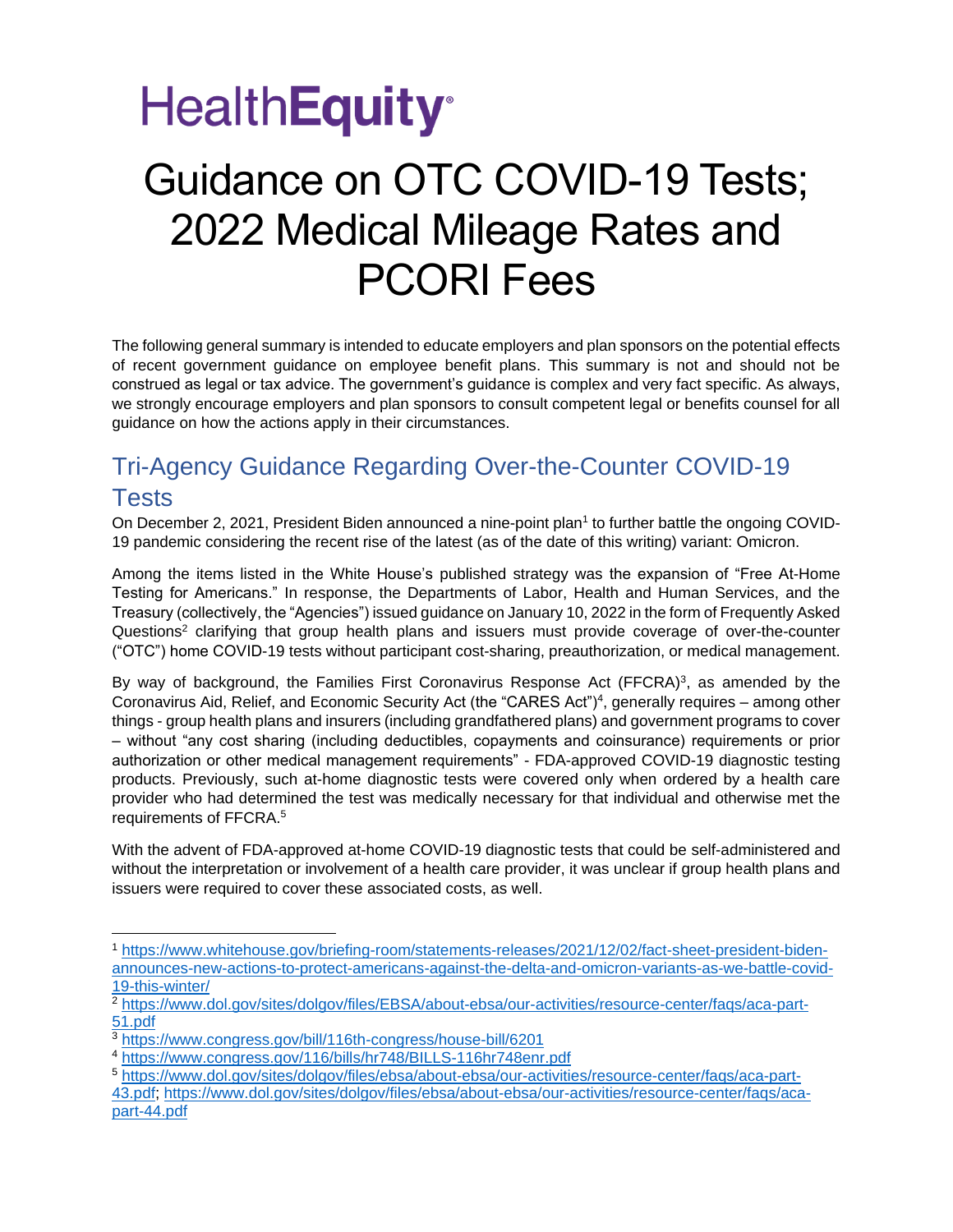# **HealthEquity®**

The Agencies' published guidance now requires insurers and plans to reimburse OTC COVID-19 diagnostic tests that have authorized, cleared, or approved by the FDA beginning January 15, 2022 and throughout the public health emergency.

Group health plans and insurers will be required to cover these OTC diagnostic tests – irrespective of whether a health care provider ordered the test. This coverage must be provided without participant cost sharing, preauthorization, or medical management. Group health plans and insurers can provide the coverage by reimbursing sellers of OTC COVID-19 diagnostic tests directly (which the Agencies encourage) or by requiring individuals who purchase a test to submit a claim for reimbursement.

The Agencies' guidance includes a limited safe-harbor that, for OTC diagnostic tests purchased outside of direct coverage, group health plans and insurers may limit reimbursement to \$12 per test or – if less – the total cost of the test.

Group health plans and insurers may also limit the number of reimbursements for OTC COVID-19 diagnostic tests purchased without the involvement of a health care provider to no fewer than eight tests per covered individual per 30-day period (or per calendar month).

With respect to this guidance and its impact on healthcare Flexible Spending Accounts (health FSAs), Health Savings Accounts (HSAs), and Health Reimbursement Arrangements (HRAs), the Internal Revenue Service issued a reminder on September 10, 2021 that the cost of home testing for COVID-19 is an eligible medical expense that may be paid or reimbursed under an FSA, HSA, or HRA.<sup>6</sup>

Currently, the cost for diagnosing COVID-19 through home testing is an eligible medical expense that may be paid or reimbursed under healthcare Flexible Spending Accounts (health FSAs), Health Savings Accounts (HSAs), Health Reimbursement Arrangements (HRAs). In the case of health FSAs and HRAs, the plan document must permit the reimbursement. Plans with provisions allowing reimbursement of any expense that qualifies as a medical expense under the Internal Revenue Code and applicable regulations will automatically permit reimbursement of home COVID-19 tests. However, plan sponsors are encouraged to review their plan documents to determine if additional plan amendments are needed if they wish to permit such reimbursements.

It is noteworthy that, for an OTC COVID-19 diagnostic test to be eligible for reimbursement under an FSA, HSA, or HRA, the expense cannot be reimbursed from other health coverage. As previously stated, $7$  an individual's HSA eligibility will not be impacted if an HSA-compatible health plan provides health benefits associated with testing for and treatment of COVID-19 before the minimum statutory High Deductible Health Plan deductible is met. This includes any testing or treatment provided without cost-sharing.

#### 2022 Medical Mileage Rates

On December 17, 2021, the Internal Revenue Service (IRS) announced the 2022 standard medical mileage rate. $8$  The 2022 rate for when an automobile is used to obtain medical care—which may be deductible under Internal Revenue Code § 213 if it is primarily for, and essential to, the medical care—is 18 cents per mile for 2022, which is a slight increase from 2021's rate of 16 cents per mile.

Mileage to and from a medical service is generally an eligible expense under an FSA, HRA, or HSA.

<sup>7</sup> <https://drq94yec07kda.cloudfront.net/cares/Compliance-Alert-IRS-Update-HDHP-COVID19.pdf>

<sup>6</sup> [https://www.irs.gov/newsroom/irs-cost-of-home-testing-for-covid-19-is-eligible-medical-expense](https://www.irs.gov/newsroom/irs-cost-of-home-testing-for-covid-19-is-eligible-medical-expense-reimbursable-under-fsas-hsas)[reimbursable-under-fsas-hsas](https://www.irs.gov/newsroom/irs-cost-of-home-testing-for-covid-19-is-eligible-medical-expense-reimbursable-under-fsas-hsas)

<sup>8</sup> [https://www.irs.gov/pub/irs-drop/n-22-03.pdf;](https://www.irs.gov/pub/irs-drop/n-22-03.pdf)